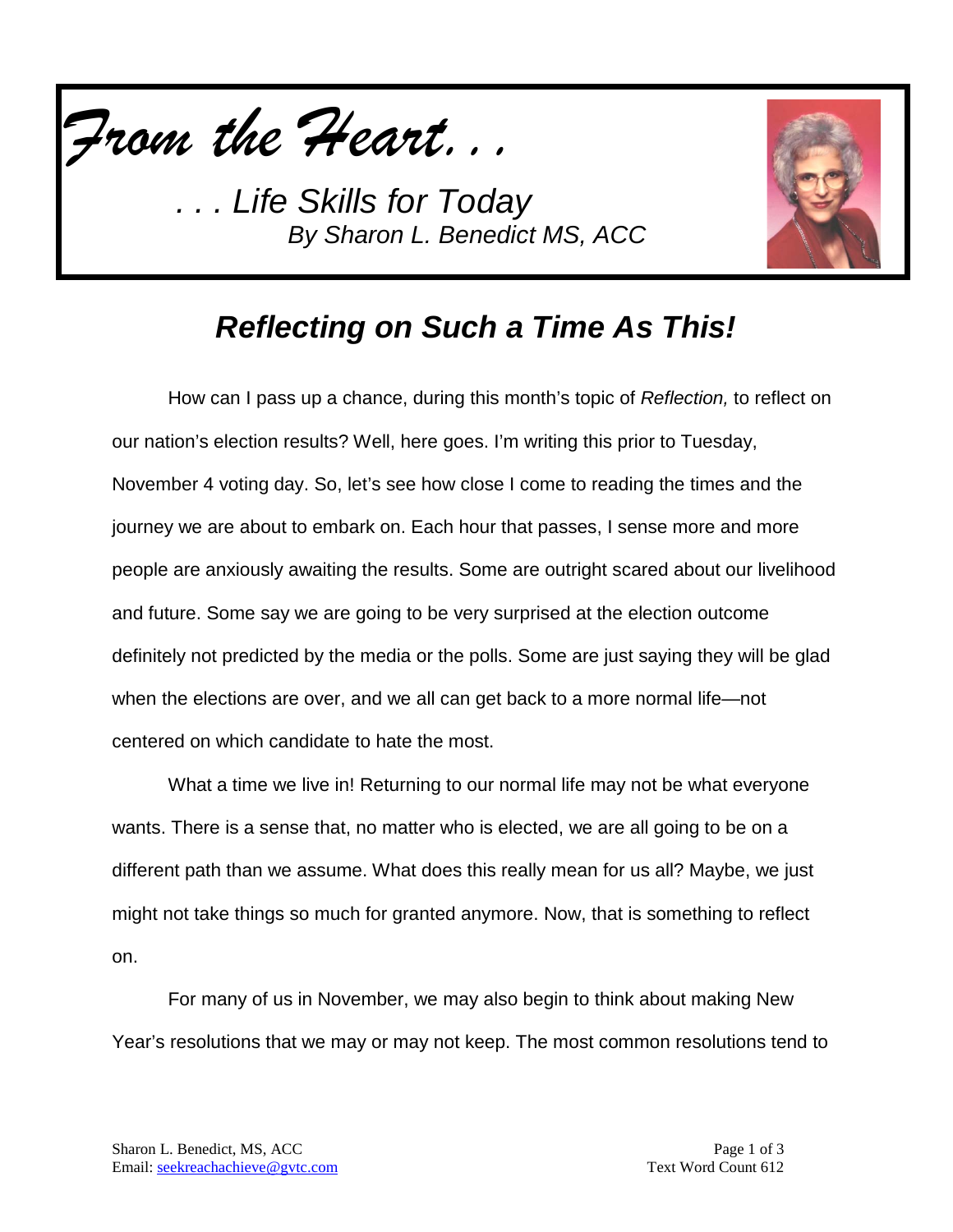be: stop smoking, get fit, lose weight, enjoy life more, quite drinking, get organized, learn something new, get out of debt, spend more time with the family, and help others.

Yet, as worthy as these resolutions are, I believe we are coming away this November with a broader viewpoint beyond our own self. In the past couple weeks, here is what I've been observing in my life and those around me that may just happen because of this election year traumas and surprises. Do any of these statements ring true for you?

- We are going to be more carefully watching how we spend our money.
- We are going to be more engaged with helping and serving others, sharing our core values with each other at home, our neighborhoods, our communities, our nation.
- We are going to more clearly know what is most important in our lives and act on it.
- We are going to be more proactively informed and vocal on what our political representatives are actually doing, locally and nationally.
- We are going to be more proactively interested in what's happening around the world, and how events will impact our nation and lives.
- We are going to be more a part of the solution rather than the problem taking personal responsibility for our lives in every arena.
- We are going to stop complaining and doing the blame game; be more positive in our outlook; forgive and be forgiven; and be kinder to others, even when we disagree.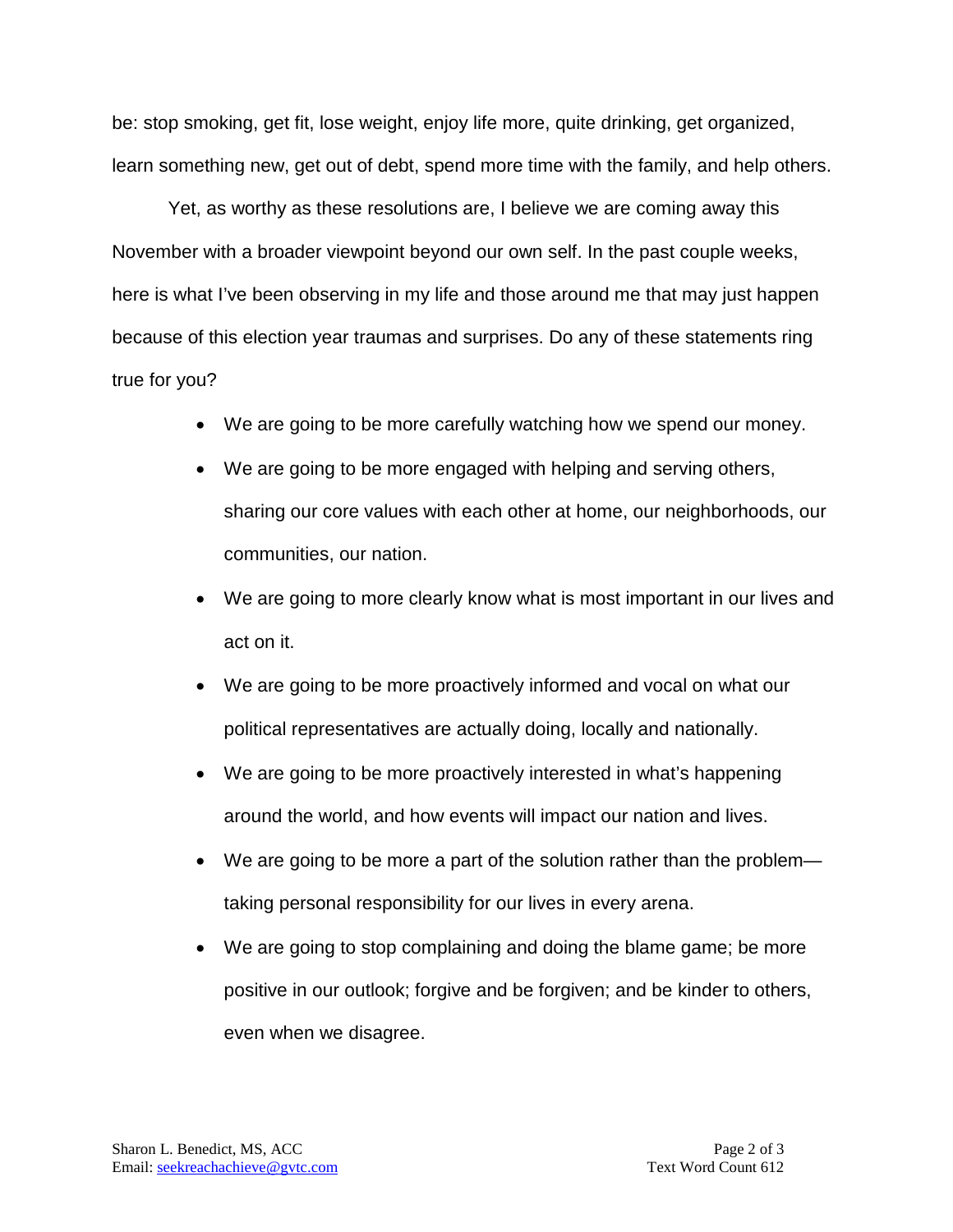These were just a few comments from others and thoughts of my own that seem to be repeated lately. What others have you heard and thought about? Feel free to send them my way. I will be glad to consider passing them along to readers in the next several articles on *Reflection.* And, if your candidate of choice didn't make it, be of good cheer. This is your opportunity to start making a difference right now in your family, your community, your nation and the world by embracing a broader commitment of New Year resolutions shortly coming your way for such a time as this.

--

*Sharon L. Benedict, MS, ACC, is a certified life wellness coach-consultant, specializing in life skills, wellness, and creative arts development for individuals, businesses and organizations [\(www.harvestenterprises-sra.com\)](http://www.harvestenterprises-sra.com/).She welcomes your questions and comments and can be contacted at [seekreachachieve@gvtc.com.](mailto:seekreachachieve@gvtc.com)*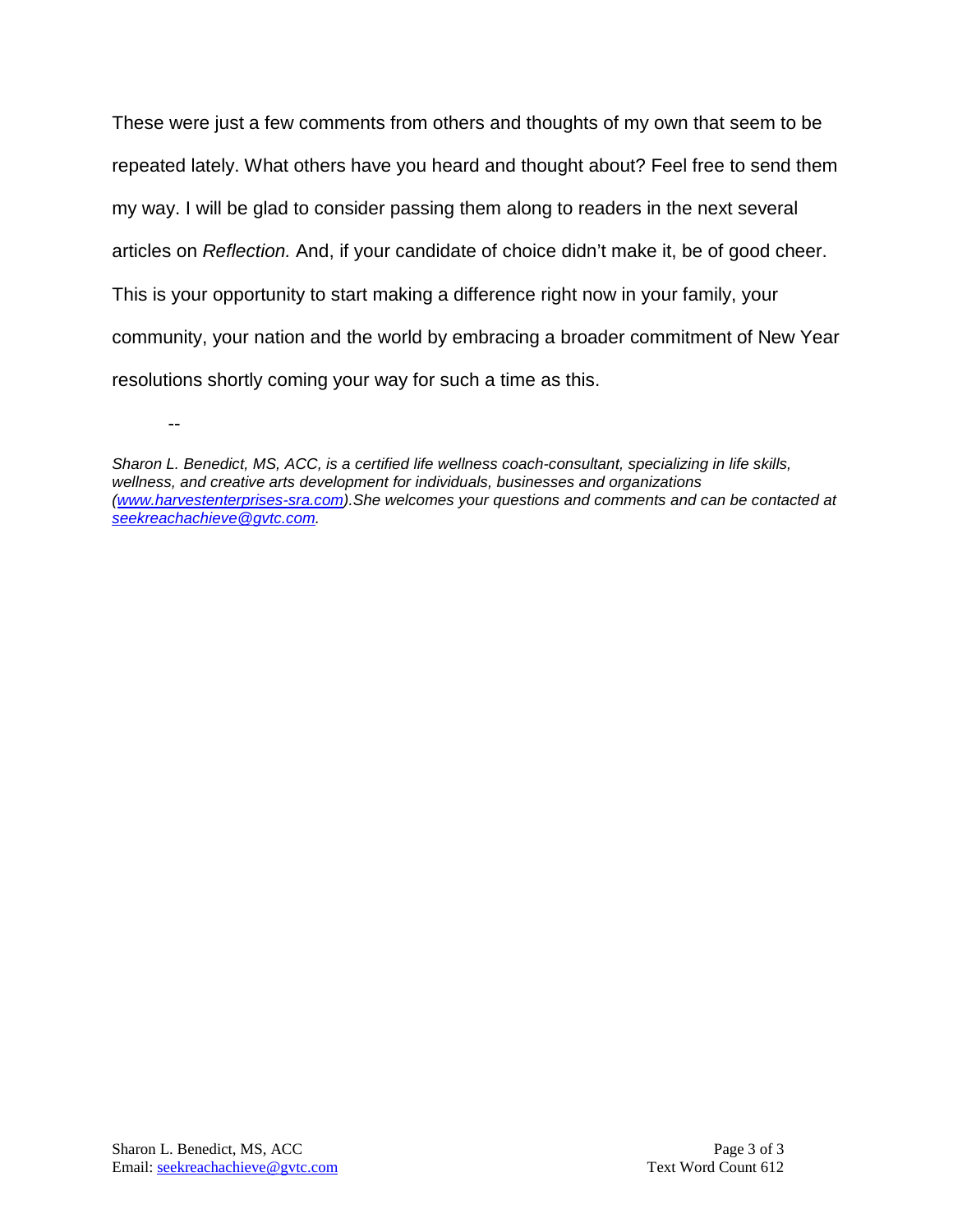



## *What do you see in the mirror?*

Although you men may not spend as much time in front of the mirror as us women, I bet you still check yourself out every once in a while, right? And what thoughts come up when you do reflect on your reflection? Do you tell yourself, "Man, are you looking good!" Or is it more like, "Ug, where in the world did that stomach come from?!"

Well, don't think you're the only one that probably avoids that glance in the bathroom mirror, particularly in the morning. It seems the older we get, the more we just as soon not have any mirrors around. Yet, don't we women just have to give a glance when passing a store window to make sure we look ok?

Professional dancer Tonya Hagey has stared at one often enough to know that the relationship between a woman and a mirror can be agitating. Just imagine a group of women wearing nothing but tights and leotards in a room surrounded with unforgiving mirrors. "You can almost hear the groans and comparing stares! This is a dancer's life, and sometimes her worst nightmare—a constant battle between constructive critiques and demoralizing taunts." Hagey shares mirror reflections in her article, *Mirror, Mirror, Learning to love what I see (*[http://womentodaymagazine.com/selfesteem/dancer.html\)](http://womentodaymagazine.com/selfesteem/dancer.html), "As a dancer myself, I know firsthand how that reflective glass can act as both a trusted friend and a deceptive enemy. I experience times in the rehearsal studio when my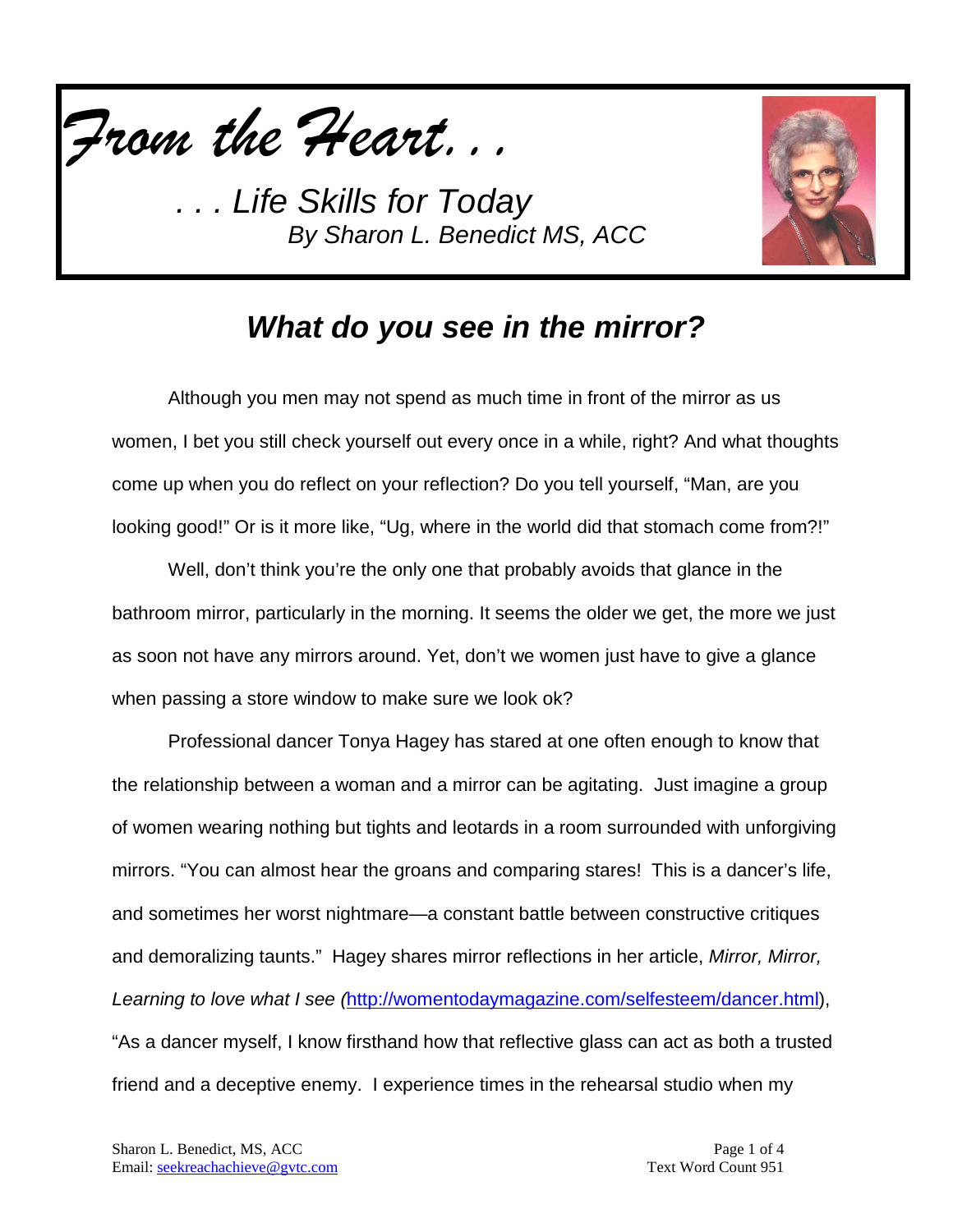reflection seems to mock my every move, my every curve. Yet, other moments when I look in the mirror I am filled with appreciation and awe for the way my body stretches and bends and carves out space."

Most of us may not have a dancer's body like Hagey's, but her discoveries about herself in the mirror holds true as we all dance through life. I offer my paraphrased summary for us all:

- $\triangleright$  The mirror acts as a necessary tool, providing feedback on alignment and positions. But dancing is elevated to a new level when the dancer is able to see *through* the mirror, past the two-dimensional external guide, and into the multi-dimensional self—your true self where you become comfortable in your own skin.
- $\triangleright$  When we don't love ourselves, those around us tend to lose respect for us, which in turn causes us to lose respect for ourselves in a downward spiraling cycle of self-hate, taking on more so-called "opportunities" that leave less and less time to care of your body, mind, and soul. You lose when you are constantly eating on the run, not getting enough sleep and dancing (working) long hours, with a health condition that only is getting worse. You then neglect important relationships and never have time to read, write or pray. You may even begin to resent dancing in life, one of the greatest joys in your life—finally resenting yourself—exhausted, unhappy, out of control, and retreating from life.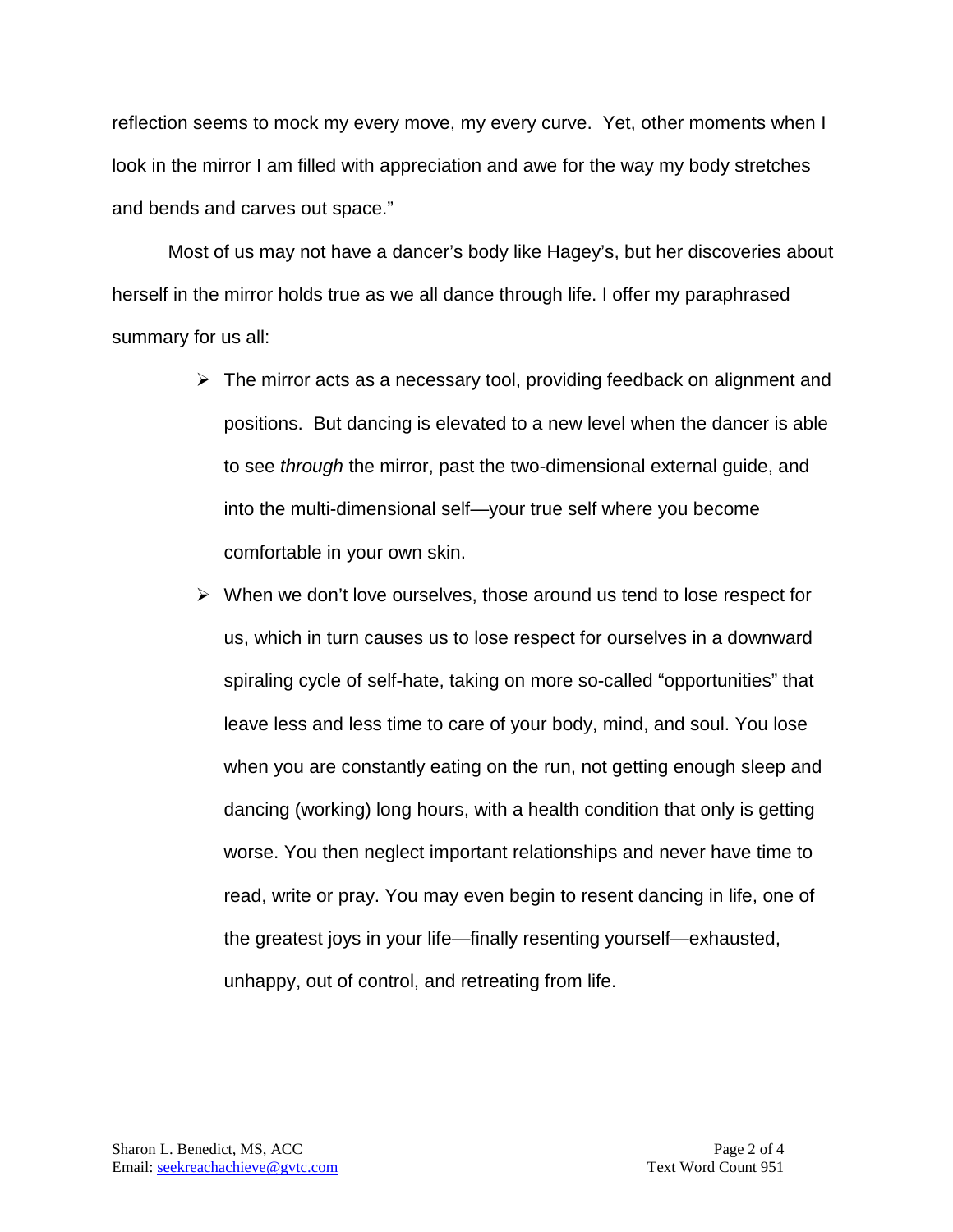- $\triangleright$  Get past the negative perspective of self and come to accept and love your vehicle, your body, and dance from the inside out. You will witness and experience great power, beauty and freedom in this discovery.
- $\triangleright$  An essential part of the journey is to set protective boundaries for your fragile self-esteem—choosing only those important relationships that support your rediscovery and re-investment in your life, recognizing their integral role in helping you regain a healthy, whole lifestyle—nourishing, even pampering, your body, mind, and soul.
- $\triangleright$  You make a priority to challenge your mind, and to carve out time for your soul to grow and body to regain health and wellness through
	- o good nutrition and exercise, which has a profound impact on your mental and emotional health as well.
	- o candlelit baths as often as needed.
	- o wearing clothes that make you feel fabulous!
	- o visiting museums; reading good books; taking fitness classes and going for long walks.
	- o writing in a journal.
	- o listening to your favorite pieces of music.
	- o buying yourself flowers.
	- o enrolling in a poetry course at a local college.
- $\triangleright$  We are so much more than our outward appearance (no matter how much our outrageous cultural ideals place unrealistic and unhealthy expectations on us).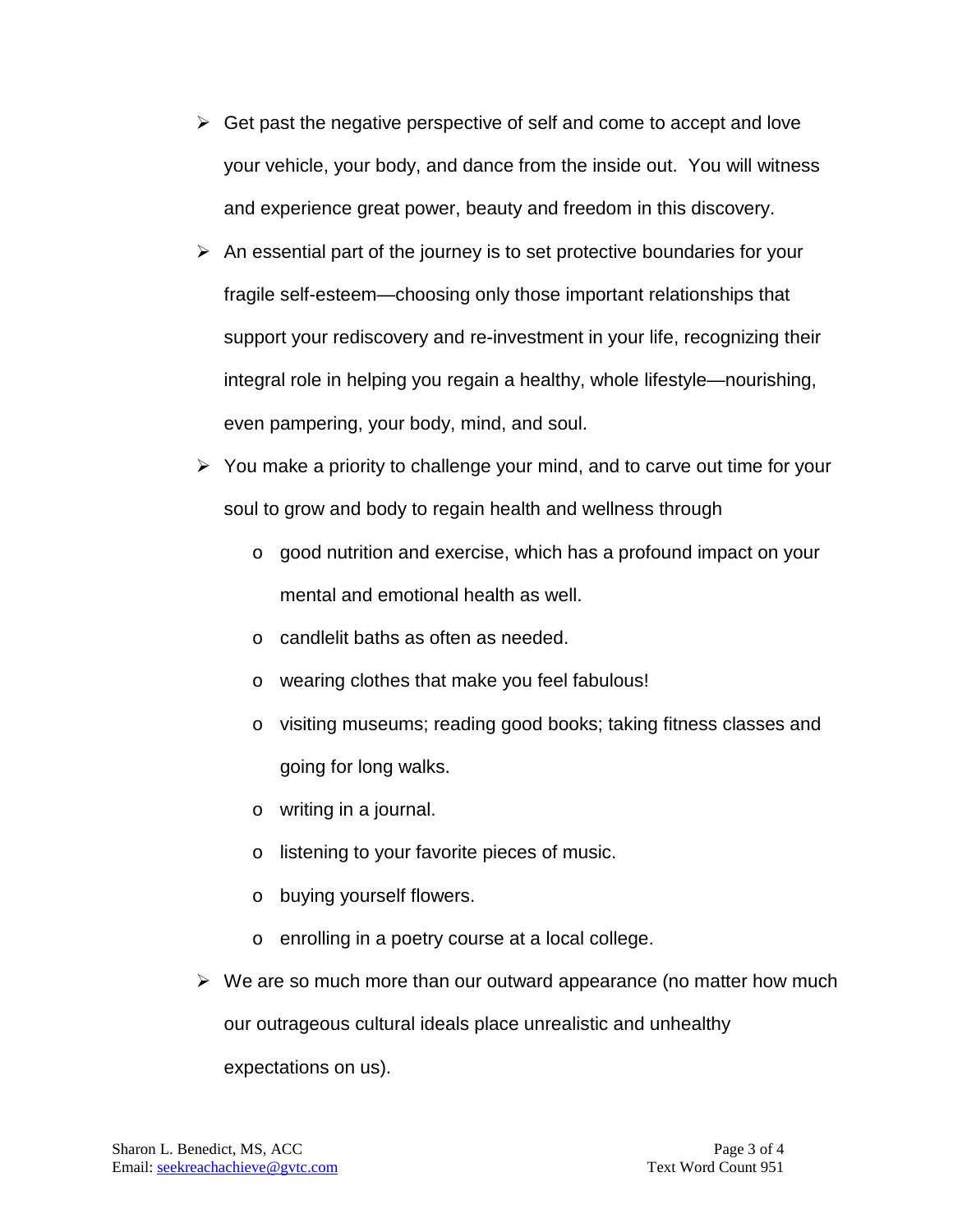- $\triangleright$  We need to recognize and appreciate our many dimensions, giving equal attention to our intellect, our spirit, and our physical well-being. We are unique and have permission to love ourselves.
- $\triangleright$  You are more than what you do, more than what you own, or where you live. Your life is more of just accepting and "being" you rather than any "doing."
- $\triangleright$  Dancing through life is also not all about you. On this journey, however, you will find that loving yourself becomes self-centered and narcissistic when it stagnates within you. Loving your whole being results in a healthy love for others around you. It becomes a life flow, a cycle that feeds you and pours out to nurture those surrounding you. And that is the essence of real beauty.
- $\triangleright$  When we are looking for peace, there is a way to balance your life. No one can be perfect or have a perfect life. Yet, we all have the opportunity to experience perfect peace through a vibrant faith in God. For Tonya, her peace rests in her personal relationship with Jesus Christ.

So next time you meet your image in the mirror, reflect on what lies beyond that reflection awaiting you—"the potential for power, love and freedom." And remember, your own dance in life is yours to choose. Enjoy your journey of discovery.

--

*Sharon L. Benedict, MS, ACC, is a certified life wellness coach-consultant, specializing in life skills, wellness, and creative arts development for individuals, businesses and organizations [\(www.harvestenterprises-sra.com\)](http://www.harvestenterprises-sra.com/).She welcomes your questions and comments and can be contacted at [seekreachachieve@gvtc.com.](mailto:seekreachachieve@gvtc.com)*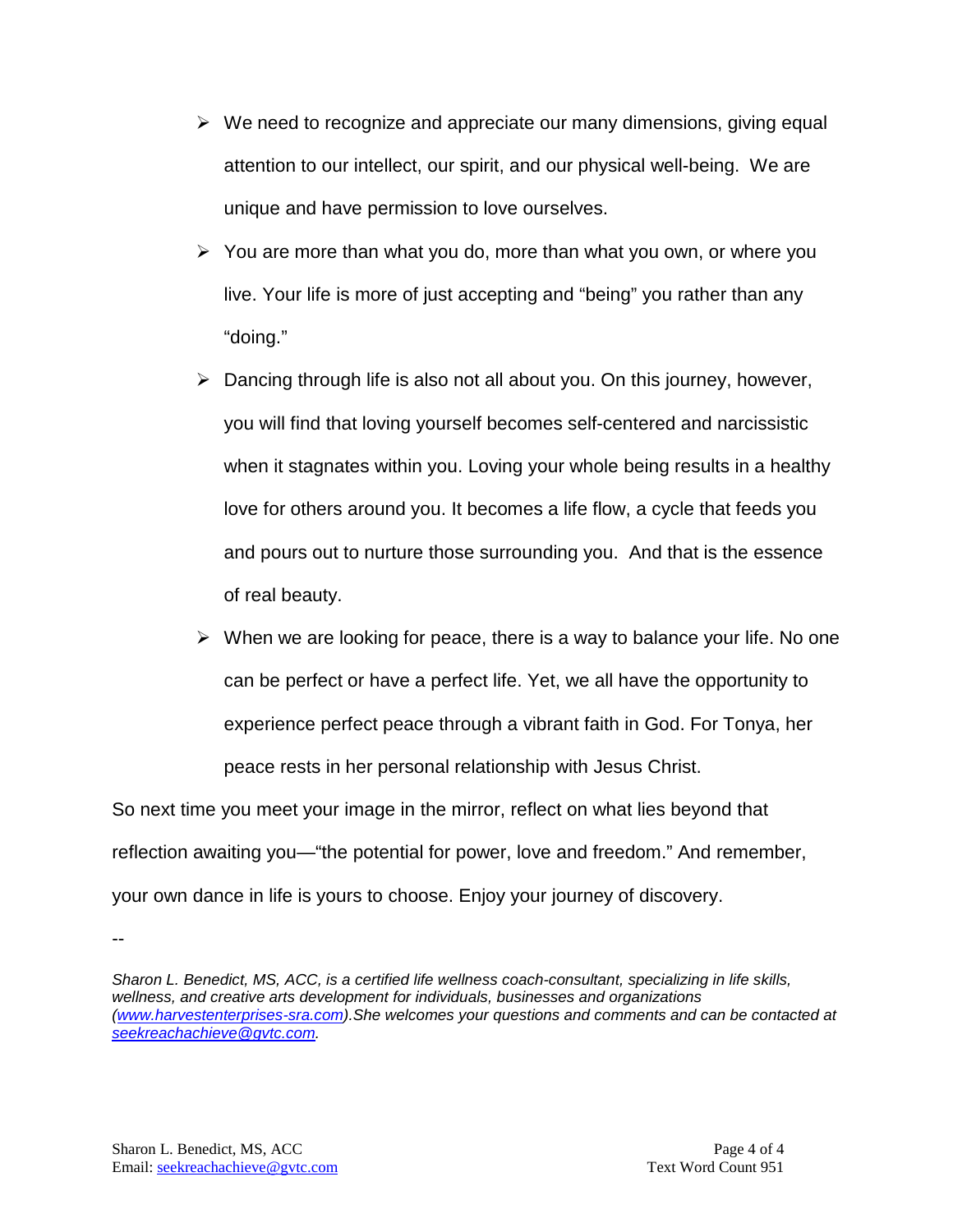



## *Have you said thank you to those you always expect to be there?*

With Thanksgiving just around the corner, we typically think about expressing gratitude to our spouse, our children, our close relatives. And well we all should, gladly. Yet, what about those that serve us every day in our own communities? Do they ever get a thank you? Or just complaints? If you just ask any grocer, pharmacist, gas station employee, they will undoubtedly say thank you's are few and far between all the complaints they routinely get.

Let's change that this Thanksgiving season! Here's your assignment for the rest of the year, particularly during the next couple weeks. Below, you will read a list of services we always take for granted…for example, that the gas station will be open, the pharmacist will have your prescription ready, and your grocer will have the produce and items you routinely buy.

I want to hear these people say they got an unusual number of sincere and genuine thank you's that made their job serving you and the public much nicer this go around. Think about all the places you frequent and regularly buy goods and services. I am sure I haven't covered them all. So, add any to the list of people to say thank you to. Write down this list on a separate piece of paper. If you know someone in particular, put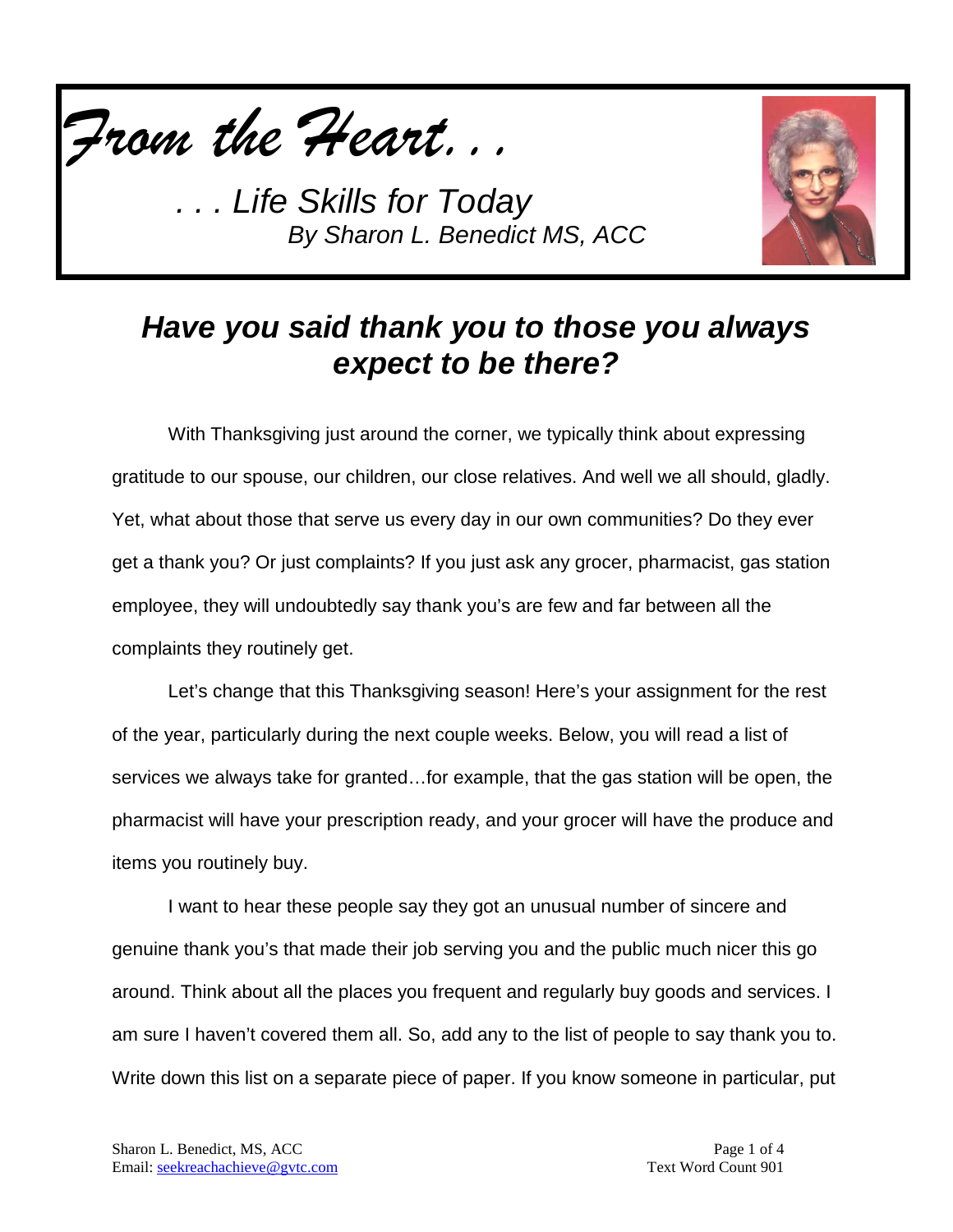their name down and the date you commit to saying a special thank you. Whether by word, deed, or gift, you will then see many more smiles this holiday season than ever before—in spite of what is going on in our nation.

We all know with our nation's financial crisis looming over us all, it may not be easy to think about someone else—particularly someone who doesn't always deliver your mail on time or at all, or those at the pharmacy who may lose your prescription. Yet, we have to remember that there are people inside that Valero or Chevron station, facilitating our ability to pump our own gas and maybe even get a cup of coffee on the go. And, by all means include the letter carrier. There is nothing like a kind word to someone who may not be doing exactly what you want, that will surprisingly move them in the right direction of responsibility and improved service to you and others. You may ask, "Why should I make the effort?" This is why.

As a nation, we are in the midst of a major move of negativity, anger (even rage), depression, fear, and doomsday talk. Although we must be wise in how to address our difficulties, we must never relinquish a hopeful heart toward the future and our treatment of other fellow human beings. One of the first steps is to treat others as you would like to be treated. Yes, here comes the Golden Rule again—and at a very timely moment in our nation's history.

Begin to proactively engage in not only working to preserve your own livelihood, but also begin helping others who serve your needs and may even seek your help. It all begins with offering a kind word in compassion, understanding, and gratitude for their very presence as a living, breathing human being. So, rise up and say a thank you to even those who may not seemingly deserve it! Amazing things happen when you do.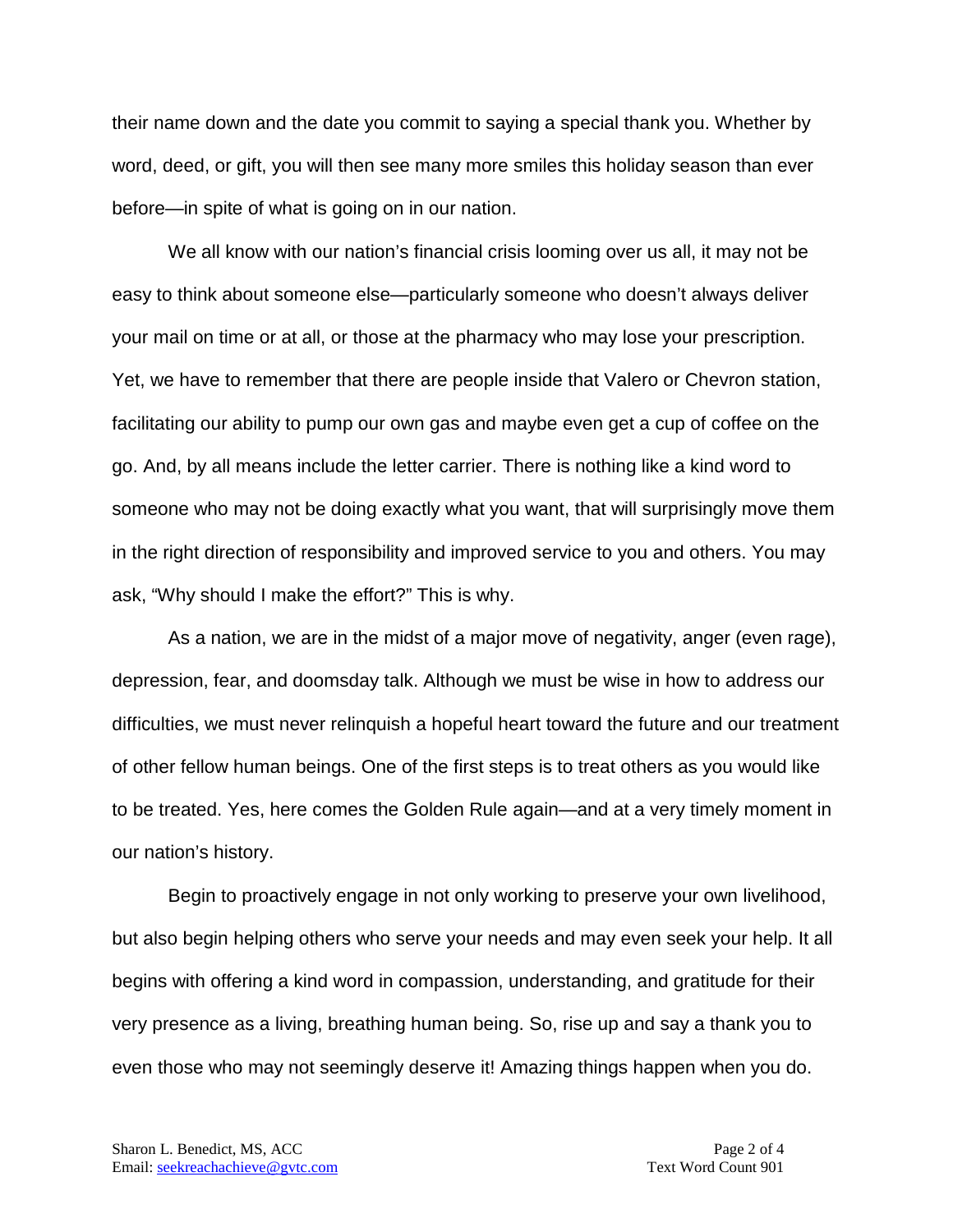Maybe this will even be your opportunity to reduce the number of gifts for yourself under the Christmas tree, and spend some on others that may just need a little more hope. They will then genuinely know someone was thinking about them, appreciates their service, and cares about what they are going through too. Remember, this is really not about you. It's about that other person who goes to work every day so you can have the service (albeit, not always done well) you need.

If you take this to heart, you will be a very busy person over the next several weeks and months. But you will also be one of the happiest too…experiencing the joy of encouraging others and bringing hope to those special ones that are always taken for granted. If you personally experience something special you would like to share as you say your thank you's, by all means email me so I can pass it along to my readers. Please, no complaints about their service on this one! Happy Thanksgiving to one and all!

- Local Grocer
- Pharmacist
- Gas station employee
- School teacher and administrative staff
- City utilities and other services that bill you
- Nonprofits that make all the difference
- Car repair person
- Veterinarian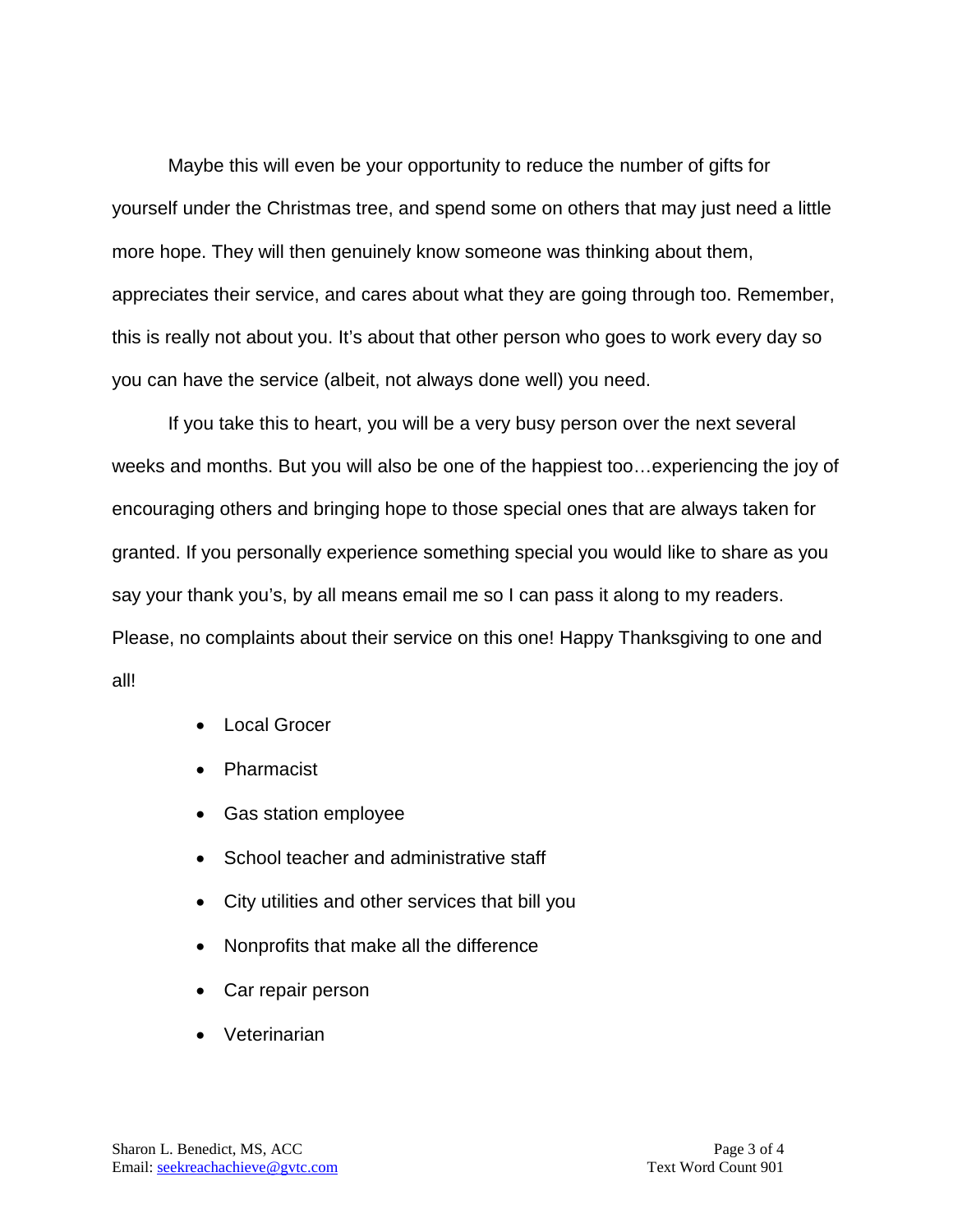- Your doctor, nurse, massage therapist, nutritionist, any healthcare/wellness provider you know
- Restaurant owner, server, cook/chef, even fast-food servers
- Health food store owner
- Insurance agent
- Discount clothing store you frequent
- Gift shops you routinely visit
- Bank clerk
- Post office personnel, letter carrier
- Video store clerk
- Telephone, Internet server representatives
- Gardener
- Parks & Recreation people that make it possible to enjoy the outdoors
- Police, Firefighters
- Artists in all media—visual, performing, literary
- Directors, Staff, and Volunteers of Cultural centers—museums, theatre
- And, don't forget your neighbors, for sure!

<sup>--</sup>

*Sharon L. Benedict, MS, ACC, is a certified life wellness coach-consultant, specializing in life skills, wellness, and creative arts development for individuals, businesses and organizations [\(www.harvestenterprises-sra.com\)](http://www.harvestenterprises-sra.com/).She welcomes your questions and comments and can be contacted at [seekreachachieve@gvtc.com.](mailto:seekreachachieve@gvtc.com)*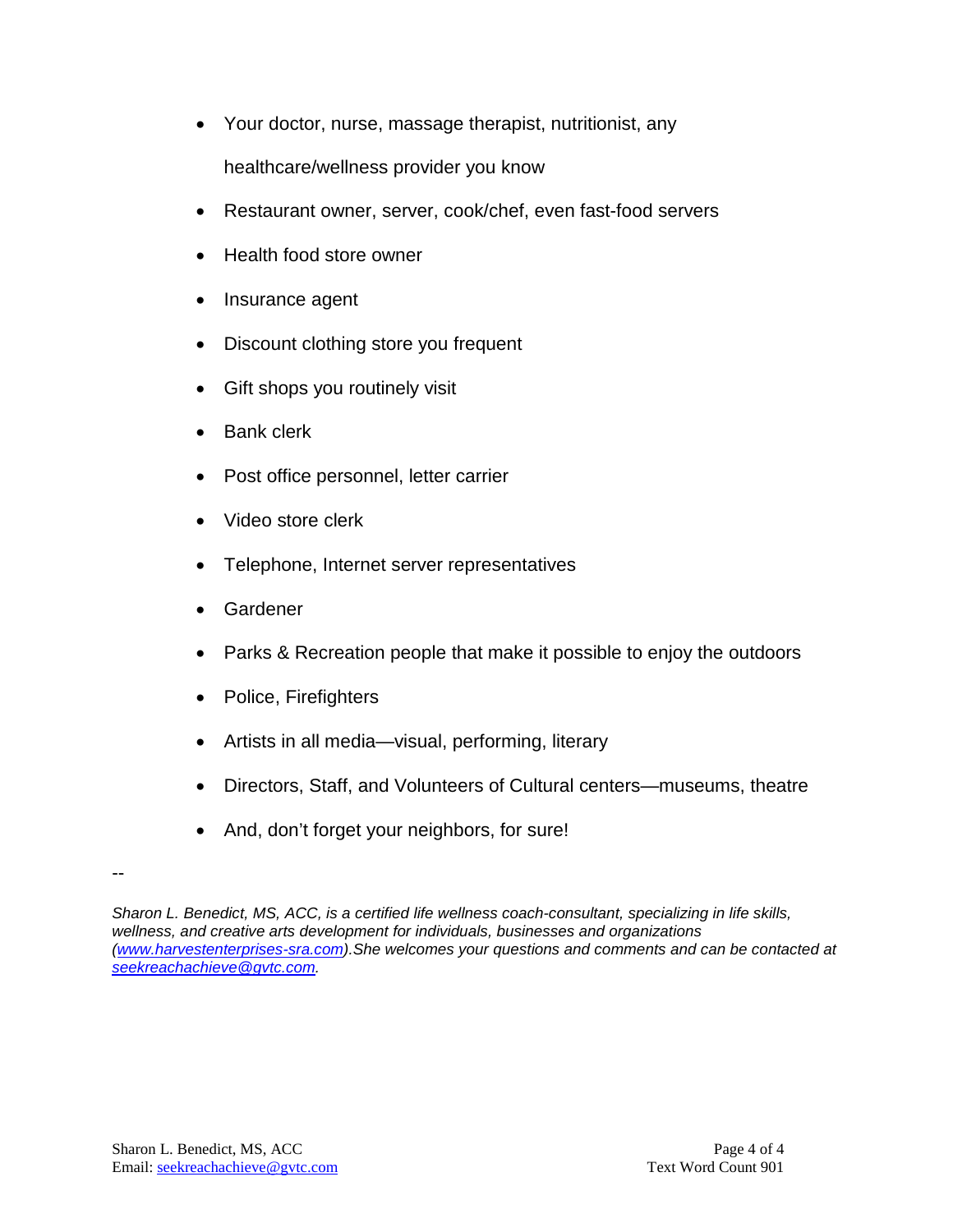



## *Hearing a lot about OTHER people's bias lately?*

Throughout this election year and definitely lately, I hear and read about the socalled "bias" of people in politics and the press. They are accused of being too Republican or overboard on giving attention to only Democrats. And whatever happened to the Independents? Do they still exist (according to the press, that is)?

So, since this month's topic is *Reflection*, consider this to be my commentary on what really is "bias." First, let's start out at the gate with one single truth: If you are a human being, you have bias! Whether you think it is unfortunate or a blessing, you will have to dig deeper as to why you believe what you believe, and decide for yourself. Yet, that is the truth. Our own personal and professional "bias" shows in our genes, our words, our deeds, our lifestyle. Whether for good or ill, "bias" in life comes with the territory. And there are unlimited "different strokes for different folks." Wow, does that date me!

Webster Dictionary defines **Bias** as "an inclination of temperament or outlook ; especially a personal and sometimes unreasoned judgment; prejudice—an instance of such prejudice." According to Wikipedia, "**Bias** is a term used to describe a tendency or preference towards a particular perspective, ideology or result, especially when the tendency interferes with the ability to be impartial, unprejudiced, or objective. The term "**biased"** is used to describe an action, judgment, or other outcome influenced by a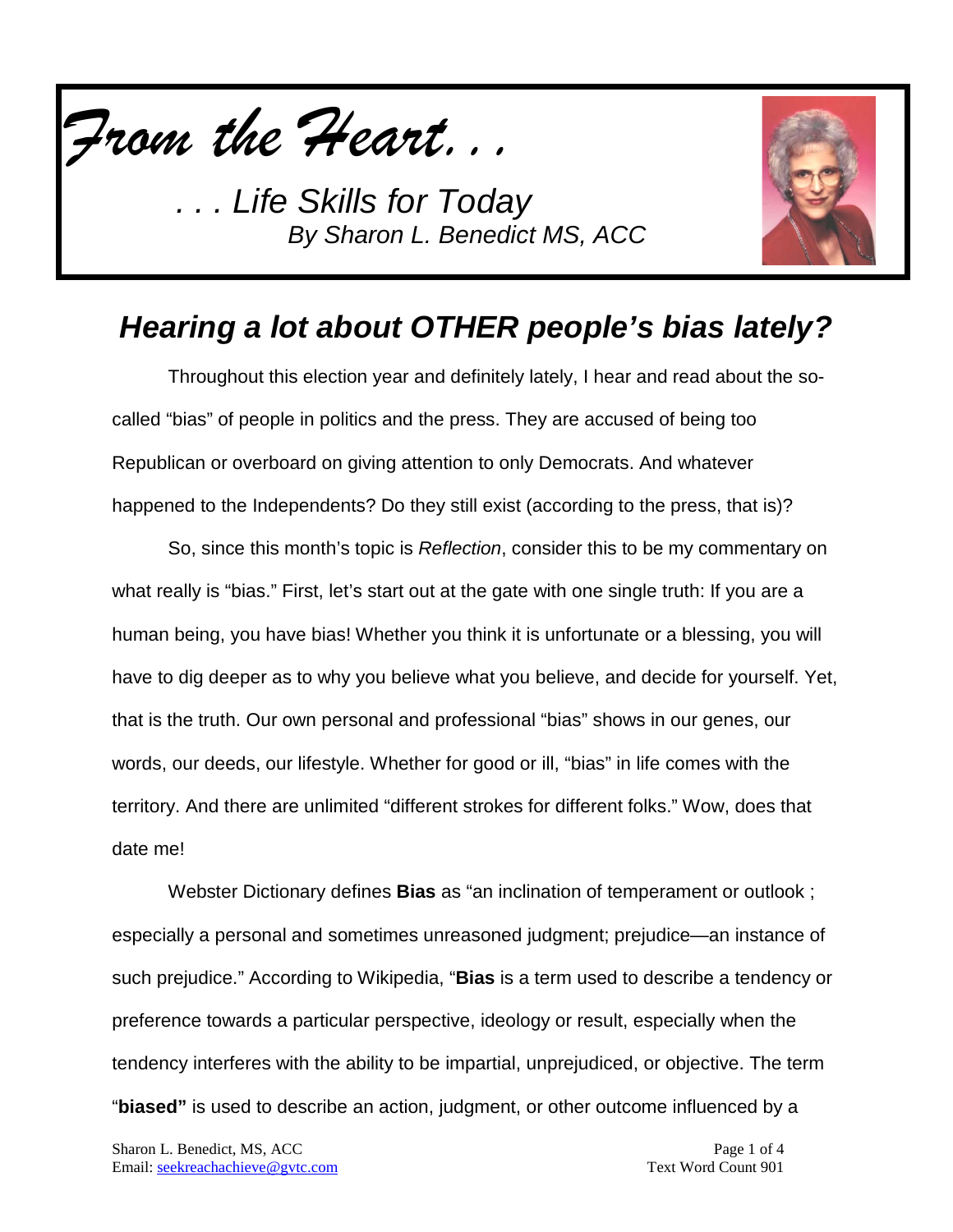prejudged perspective. It is also used to refer to a person or body of people whose actions or judgments exhibit bias.

In psychology, cognitive bias is has the tendency to interpret new information in such a way that confirms one's prior beliefs, even to the extreme of denial, ignoring information that conflicts with one's prior beliefs. The fundamental attribution error, or correspondence bias is when people tend to explain others' behavior in terms of personality, whereas they tend to explain their own behavior in terms of the situation. We each can probably relate to any one of these.

In most all definitions, they tend to lean toward the negative when referring to the term "bias" as a judgment or prejudice. I consider this unfortunate, since none of us can really get totally free from our biases or preferences in life. Why? First, we all have to make decision on what we believe and how we live our lives. And, again, because I believe we human beings are actually conceived with certain physiological biases that are genetically programmed into us at conception.

Yet, that doesn't mean we are stuck with them all. Much of heredity is tempered by our environment—physically, emotionally, mentally, psychologically, spiritually. At every step in life, we have the freedom to choose what we believe and how we behave. If we are really honest with ourselves, we can't just blame our parents, our circumstances, politics, the press, the weather, or even the devil (which some often do with the quip, "the devil made me do it!).

When we really look closely at our family of origin, we are still integrally part of our familial gene pool. Have you ever wondered why your grandchildren may relate more to you than their own parents? Although, we know there may be relational reasons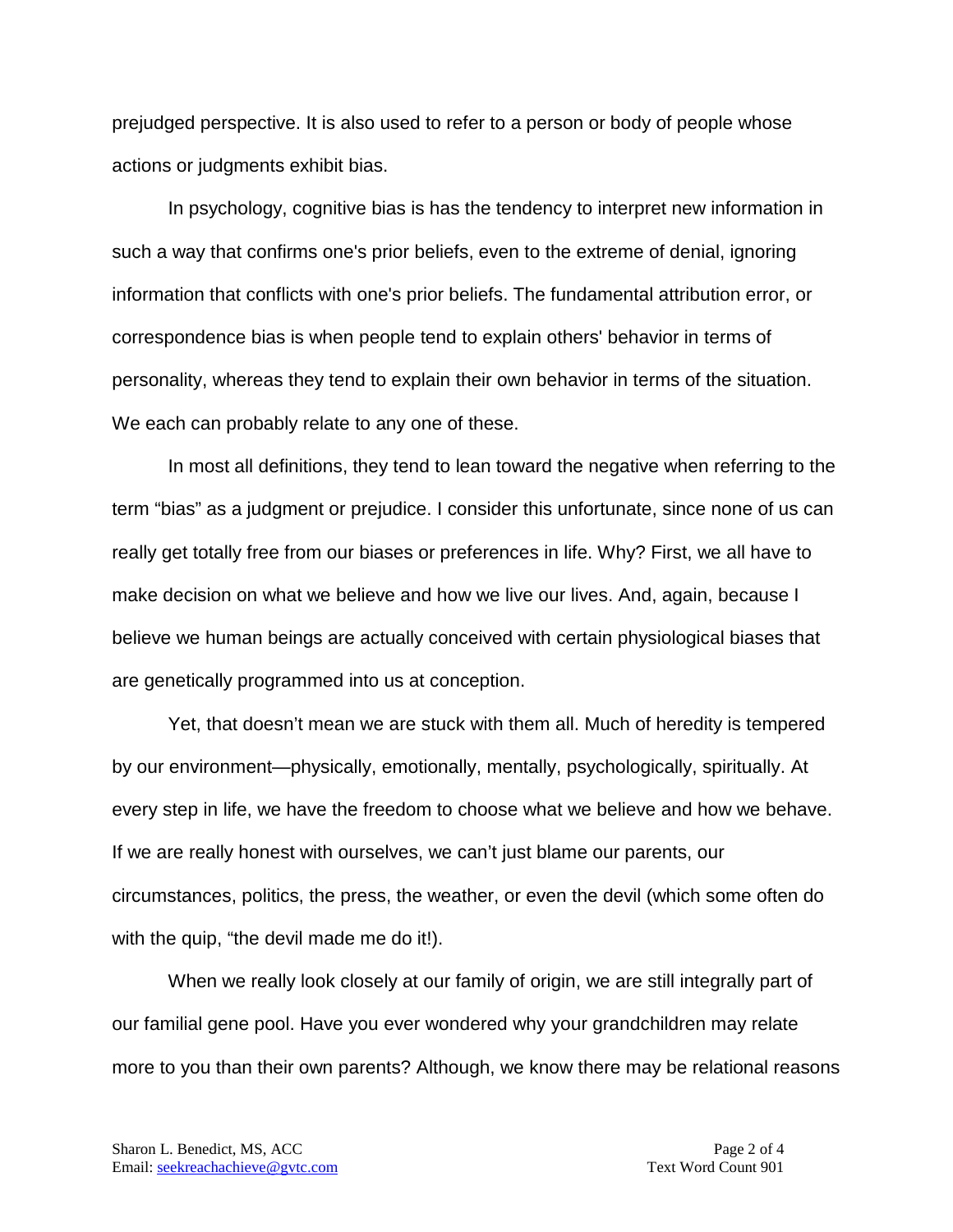why. Often times, it has to do with their genes matching up with yours. Compare pictures of yourself at their age. Do you both seem to look alike? If so, you just might also think alike. Yet, keep in mind, there is lots of room for maneuvering our perspectives on many things as we grow up based on the values we embrace and the relationships we choose early in life and senior years.

This is why I diverge from the traditional definition of "bias." I see it as something more neutral and even positive for every human being. Again, why? To me, bias simply represents how you express your core values with each other. So, if your core values lean Republican, you will be Republican. If your core values lean Democrat, then you will be a Democrat. Now, for the rest of you who are such free thinkers—you just may decide to create your own mix, politically speaking—a little here, a little there. If you do, you just may find you do the same in other areas of your life. And since this is still a free nation so far, you have that inalienable right. So, go for it!

For me, although I am a registered Republican for right now, please consider me a "Conservative Hippie" from the sixties. This term was recently coined by an artisan client of mine. And I felt it fit me quite nicely also. Back then, no one knew how to label me. I was an art major with a business minor, get that! It was a real "trip" integrating those two worlds in my life; but I had loads of fun doing it!

For many frustrated students and colleagues over the years, I just didn't fit the mold, and many others didn't either. They were perpetually curious about where I stood on any particular topic. We had many lively constructive conversations in our free speech forums until it got very ugly at times around the Vietnam War topic. When I look